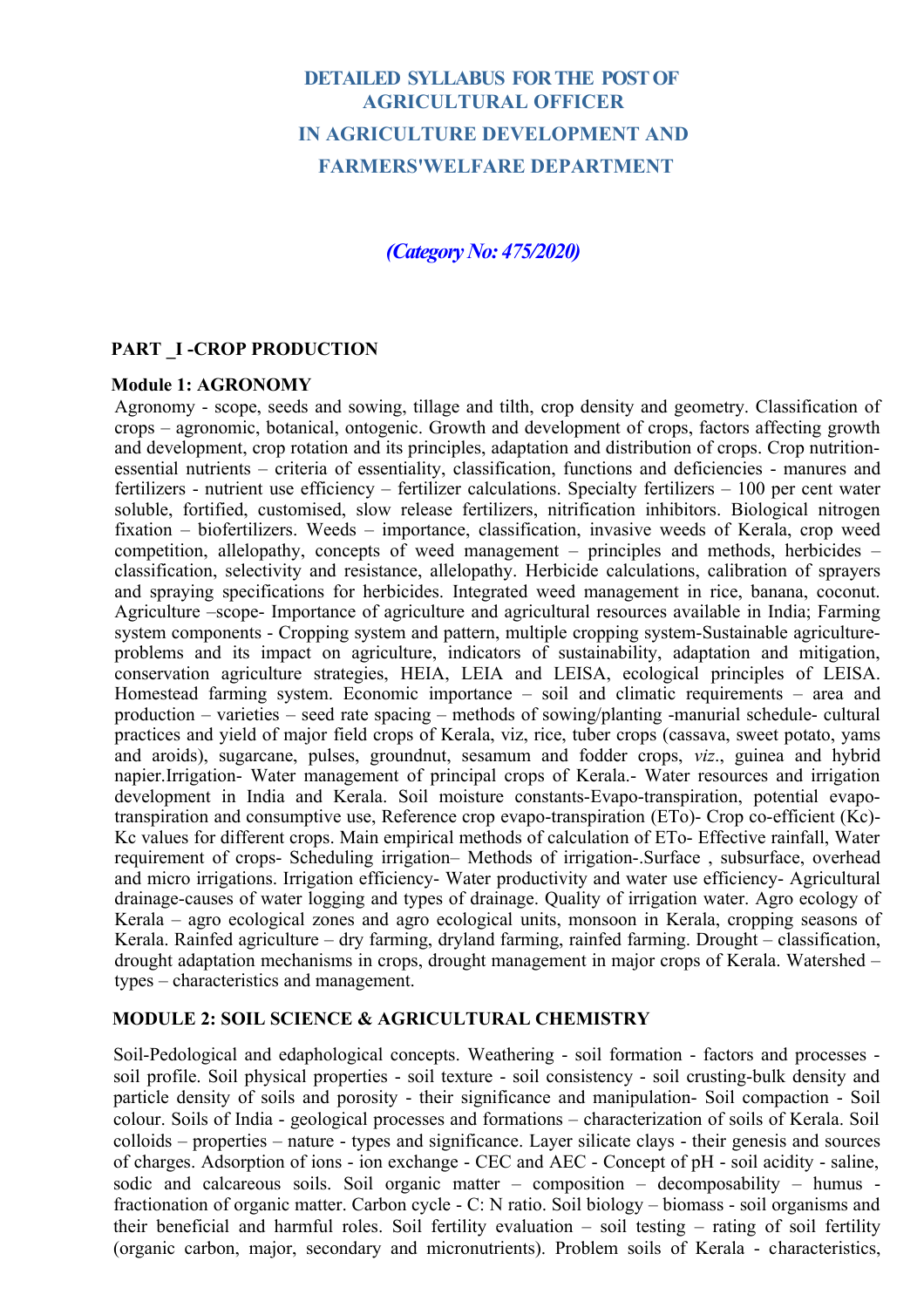problems and management/reclamation; Salt affected soils- Arid soils -Acid soils- submerged soils-Eroded soils-Acid sulphate soils-Degraded soils. Organic farming and food security- Tools and practices of organic farming. Organic certification – accreditation agencies, certification agencies, NSOP, NPOP. Precision agriculture: Geo-informatics- GIS and Remote sensing concepts application in agriculture-Global positioning system (GPS),components and its functions.Nanotechnologydefinition, concepts and techniques, nano-particles, nano-pesticides, nano-fertilizers, nano-sensors

# **PART II- CROP PROTECTION**

# **Module 3 : AGRICULTURAL ENTOMOLOGY**

Categories of pests of agriculture -Economic classification of insects- External Morphology,Anatomy and general Physiology, structure and function of digestive, circulatory, respiratory, excretory, reproductive, endocrine, exocrine, nervous systems and sense organs. Types of metamorphosis-Integrated Pest Management: Principles of IPM, concept of economic threshold and economic injury levels, tools of IPM -. Basic concept of host plant resistance. Biocontrol of pests -Microbial control-Regulatory control- plant quarantine and phytosanitory certificate. Pesticides: Insecticide act and rules. Newer trends in insect pest management – pheromones, Insect Growth Regulators, Chitin synthesis Inhibitors, biotechnological methods. Distribution, bioecology, nature and symptoms of damage and management strategies of major insect pests of Field crops: rice, wheat, maize, sorghum, ragi, sugarcane, cotton and oil seeds – groundnut, sesamum, castor, sunflower and mustard, pulses. Vegetable crops: solanaceous ,cruciferous , leafy vegetables polyhouse vegetables; tuber crops , fruit crops,plantation crops,ornamentals,medicinal and aromatic plants and stored products pests. Economically important insects - silkworms, lac insects, pollinators, predators, parasites, weed killers, soil builders, scavengers and insects used for scientific investigation. Damage in major crops and management of nematodes, mites, rodents, birds, molluscs (snail).

## **Module 4: PLANT PATHOLOGY**

Importance of plant diseases-. Important plant pathogenic organisms- Fungi, bacteria, fastidious vascular bacteria, virus, viroids, phytoplasma, spiroplasma, algae, protozoa, nematodes, phanerogamic parasites. Diseases due to abiotic /biotic causes: Causes/ factors affecting disease developmentdisease triangle and tetrahedron.Fungi-.Bacteria-Viruses and mollicutes-Morphology, classification, reproduction, transmission, dispersal and survival. Categories of diseases-IDM; Epidemiology: Factors affecting disease development. Principles and methods of plant disease managementsymptoms, etiology, disease cycle and management of diseases of rice, wheat, sugarcane, groundnut, pulses, vegetables, tubers, citrus, mango, banana, grapevine, pineapple, papaya, guava, sapota, cashew, apple, coconut, arecanut, cocoa, black pepper, ginger, cardamom, tree spices, oil palm, betelvine, coffee, tea, rubber and ornamentals.Methods of control: Host plant resistance, cultural, mechanical, physical, legislative, biological and chemical control. Survey, surveillance and forecasting of diseases.Development and validation of IDM module- IDM programmes in cereals, vegetables, pulses, tuber crops,spices and plantation crops and ornamentals.

# **Part III: CROP IMPROVEMENT Module 5: PLANT BREEDING AND GENETICS**

Heredity, Mendelian principles of heredity, Cell division –.Mutation, classification, Methods of inducing mutation  $\&$  CIB technique, mutagenic agents and induction of mutation. Qualitative  $\&$ Quantitative traits, Polygenes and continuous variations, multiple factor hypothesis, Domestication, Acclimatization, Multiline concept. Hardy-Weinberg Law, Genetic basis and methods of breeding cross pollinated crops, modes of selection; Heterosis and inbreeding depression, development of inbred lines and hybrids, composite and synthetic varieties. Major breeding objectives for crop improvement and procedures including conventional and modern innovative approaches for development of hybrids and varieties for yield, adaptability, stability, abiotic and biotic stress tolerance and quality. Seed production technology in self pollinated, cross pollinated and vegetatively propagated crops. Hybrid seed production technology in Maize, Rice, Sorghum, Pearl millet and Pigeonpea, etc. Ideotype concept and climate resilient crop varieties for future. Germplasm – Methods of conservation and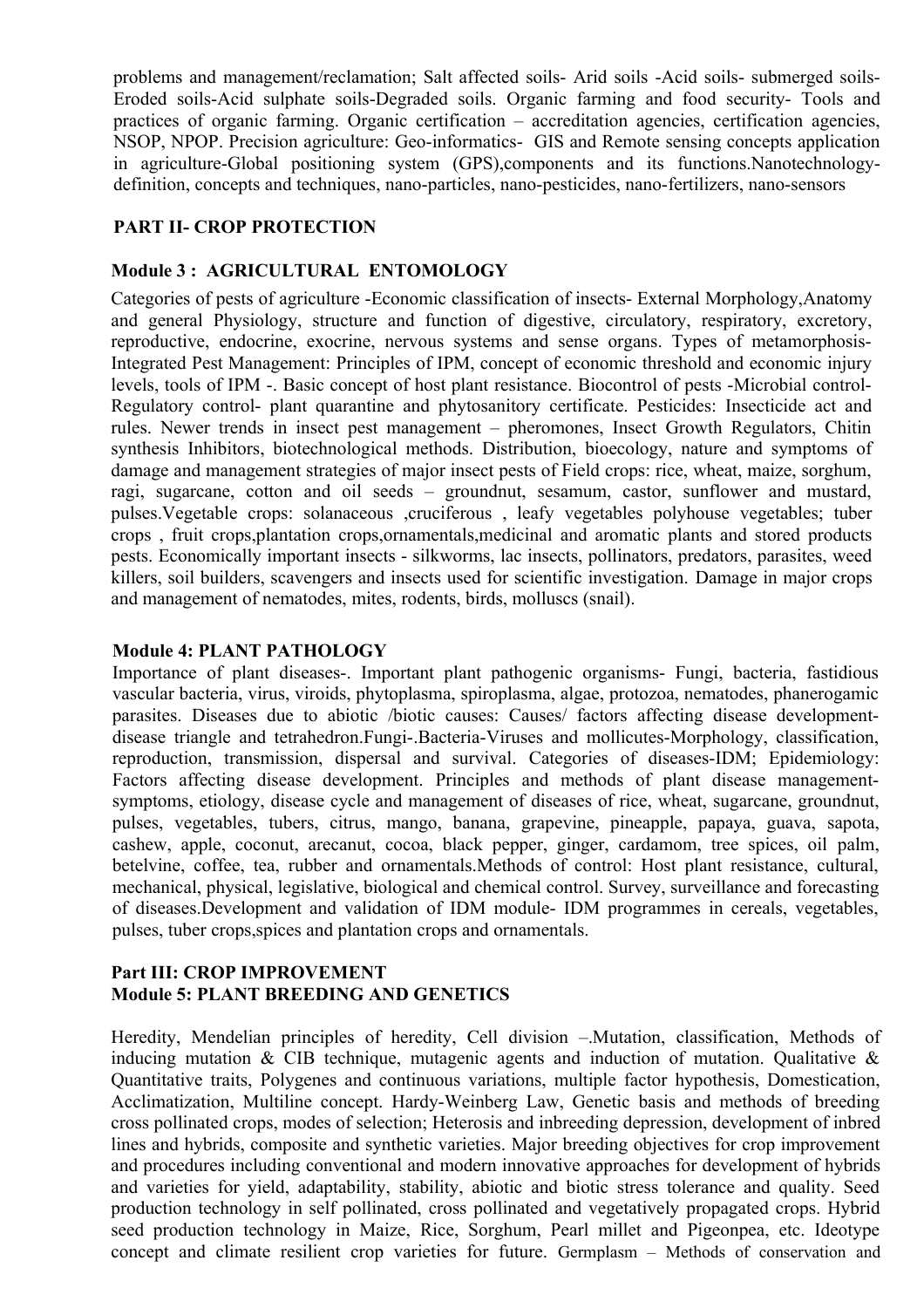utilization in crop improvement. Micropropagation -organogenesis and embryogenesis-different stages of micropropagation - commercial micropropagation, quality assurance of tissue culture plants. Plant tissue culture for crop improvement. Intellectual Property Rights – meaning, GATT, WTO, TRIPs, WIPO, patents, copyrights, trademark, industrial design, geographical indications, integrated circuits, trade secrets. Patent Act 1970 and patent system in India.

## **MODULE 6: SEED AND SEED TECHNOLOGY**

Seed certification, field inspection- Foundation and certified seed production of important cereals (Rice, wheat and maize), pulses (Cowpea, mung, urd, pigeonpea, field bean and soyabean), oilseeds (Sesame, coconut, sunflower, groundnut), fodder (Guinea grass, napier grass and lucern), and vegetables (Bhindi, tomato, brinjal, chillies and cucurbitaceous vegetables). Seed Act and Seed Act enforcement- Central Seed Committee, Central Seed Certification Board, State Seed Certification Agency, Central and State Seed Testing Laboratories. Seeds Control Order 1983 and Seed Bill 2004, IPR- Intellectual Property Rights

## **PART –III OTHERS**

## **Module 7: HORTICULTURE**

Horticulture - area, production, productivity of horticultural crops in India and Kerala – branches of horticulture – major fruit crops (Pomology) – importance, nutritional value, production technologies. Commercial orchards, gardens and plantations – selection of site for crops - climate, soil, socioeconomic factors; Techniques of training and pruning , problems of unfruitfulness - internal factors, external factors. Plant growth regulators in horticulture -.Plant propagation techniques - definition and basic concepts, type-structures - commercial propagation of horticultural crops; Micro propagation of horticultural plants .Important seed and herbal classification ,medicinal plants -different methods of classification, active principles, aromatic plants- Botany, varieties, production technology, active principles and uses, plantation crops of Kerala – commercially cultivated varieties,production technologies – improved propagation methods..Ornamental and flowering plants (Floriculture) –– cultivation of commercial ornamental and flower crops. Gardening and landscaping-scope and methods. Post harvest management of major horticultural crops of Kerala

# **MODULE 8: OLERICULTURE**

Importance and scope of vegetable crops in India with special reference to Kerala-Production and management of warm season and cool vegetables of Kerala. Types of vegetable farming-Systems of vegetable cultivation- traditional and specialized systems; Factors affecting vegetable production-Basic principles in vegetable production- nursery, sowing and transplanting, care and management. Plant protection special precautions in vegetables- Seed production in cool season vegetables, post harvest handling- losses; causes and measures to reduce losses; Packing and transport, marketing of vegetables.

### **MODULE 9: AGRICULTURAL ECONOMICS**

.Agricultural economics- Basic concepts: Goods and services, desire, want, demand, utility, cost and price, wealth, tax, capital, income and welfare. Theories- Utility theory; law of diminishing marginal utility, equi-marginal utility principle. Agricultural Marketing: Concepts and definitions of market, marketing, agricultural marketing, market structure, marketing mix and market segmentation, classification and characteristics of agricultural markets**-** demand, supply and producer's surplus of agri-commodities: nature and determinants of demand and supply of farm products, producer's surplus.

### **Module 10: AGRICULTURAL EXTENSION**

Extension Education-Extension Programme planning- Meaning, Process, Principles and Steps in Programme Development. Extension systems in India: various extension/ agriculture development programmes launched by ICAR/ Govt. of India (IADP, IAAP, HYVP, KVK, IVLP, ORP, ND, NATP,